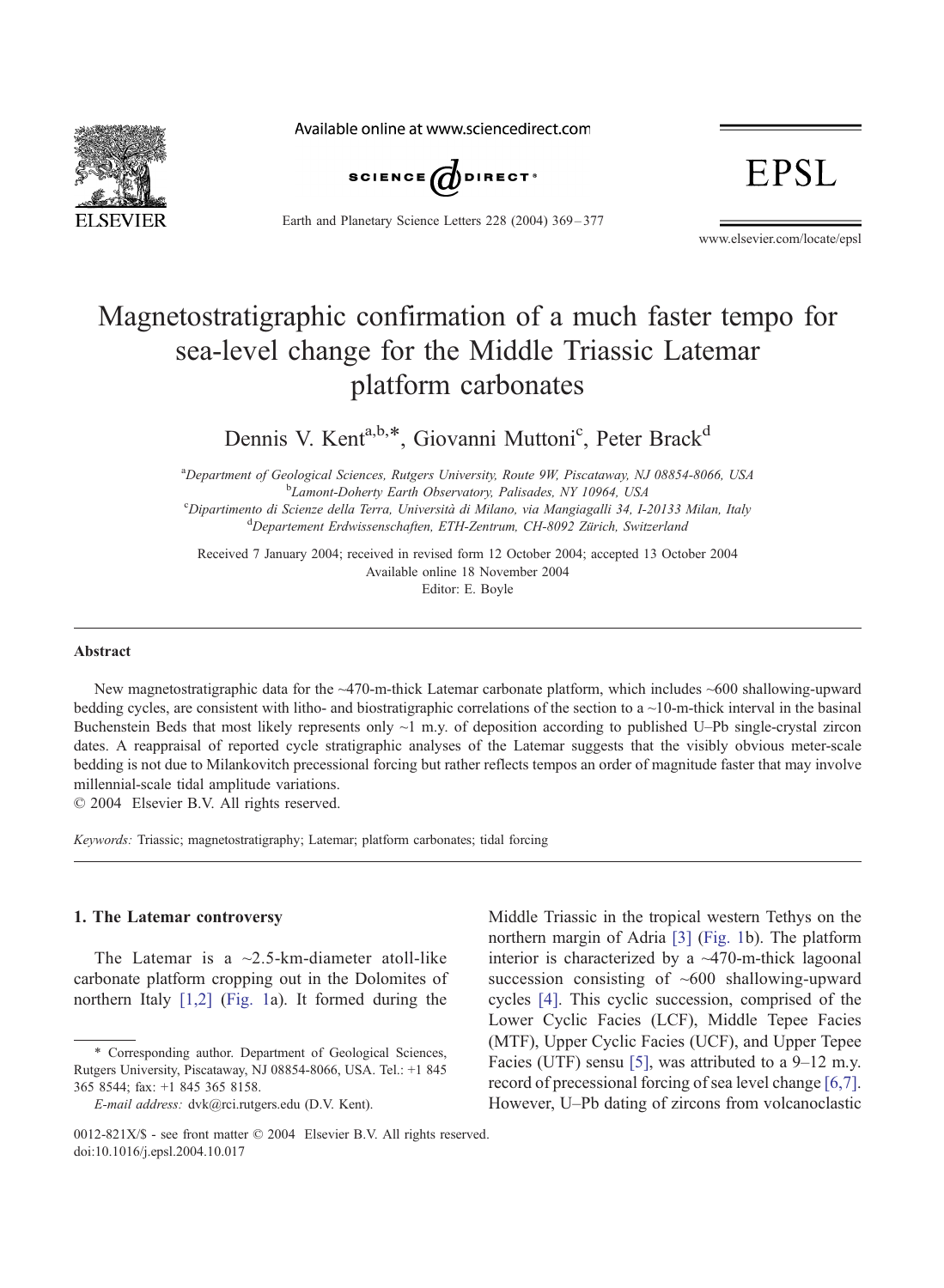<span id="page-1-0"></span>

Fig. 1. (a) Distribution of Middle Triassic carbonate platform and basinal sediments in the Dolomites [\[2\].](#page-7-0) (b) Paleogeographic location of the Latemar platform in the Middle Triassic [\[27\].](#page-8-0)

layers within the Latemar succession and the correlative basinal Buchenstein Beds suggests that the  $~600$ Latemar cycles instead span only up to a few million years [\[2,8,9\].](#page-7-0) The application of two sophisticated modern techniques to measure geologic time—astrochronology and U–Pb single-crystal zircon dating thus leads to age estimates of Latemar carbonate platform deposition that differ by about one order of magnitude.

The stratigraphic framework of what has become known as the 'Latemar controversy'  $[10]$  is illustrated in [Fig. 2](#page-2-0) and can be outlined as follows. Talus/slope sediments of the Latemar platform interfinger with basinal deposits of the Anisian–Ladinian (Middle Triassic) Buchenstein Beds [\[5\].](#page-7-0) The interfingering of equivalent platform carbonates is well documented for the neighboring Rosengarten platform [\[11\].](#page-7-0) In the Buchenstein Beds, the stratigraphic interval corresponding to the entire platform interior portion at Latemar most likely spans the Lower Plattenkalke to the lower Knollenkalke of late Reitzi Zone to early Curionii Zone age [\[12\].](#page-7-0) In the Seceda core, this stratigraphic interval of the Buchenstein Beds is no

more than about 15 m thick [\[13\].](#page-7-0) The inferred biostratigraphic assignment is supported by fossil data directly from the Latemar succession. The Chieseiceras ammonoid (L5) fauna from the uppermost preserved UTF and the Latemarites ammonoid (L1) fauna from just below the LCF indicate that the ~470 m-thick lagoonal succession, which contains the  $~600$ shallowing-upward cycles, encompasses an interval from the late Reitzi Zone to the earliest Curionii Zone and thus bracketing the Secedensis Zone [\[9,10\].](#page-7-0) This biostratigraphic interval, which corresponds to only slightly more than one ammonoid (Secedensis) Zone, is less than 10 m thick in the Buchenstein Beds at Seceda.

An age model based on U–Pb single-zircon dates from a series of volcanoclastic layers  $[2,8]$  suggests that the  $\sim$ 6- to 8-m-thick Secedensis Zone in the Buchenstein Beds sections of the western Dolomites encompasses less than 1 m.y. ([Fig. 2\)](#page-2-0) and consequently had accumulated at a rate of about 10 m/m.y. [\[12\].](#page-7-0) A similar duration has been estimated directly for the Latemar deposits based on U–Pb single-zircon ages from three volcanoclastic layers found within the Latemar succession [\[9\],](#page-7-0) indicating an overall sediment accumulation rate of  $\sim$ 500 m/m.y. for the Latemar platform. This rate may seem high for Mesozoic platform carbonates but is within the range of rates for carbonate sedimentation and estimated growth potential of tropical and mud-mound carbonate factories scaled for a  $10^5 - 10^6$  year time span of observation [\[14,15\].](#page-8-0)

In contrast, a recent cycle stratigraphic analysis was used to derive a duration of 3.1 m.y. for just a 160-m-thick portion of the Latemar [\[7\].](#page-7-0) This is equivalent to a sediment accumulation rate of only  $\sim$ 50 m/m.y. and implies a very long time span  $({\sim}9 \text{ m.y.})$  for the entire 470-m-thick rhythmic Latemar succession. The low sedimentation rate–long time span interpretation also falls within the scaled range of carbonate production [\[14,15\]](#page-8-0) and accordingly, cannot be excluded on this general basis. However, according to this interpretation, the basin equivalent of the Latemar would have to be extremely condensed, with a sediment accumulation rate of as little as  $\sim$ 1 m/m.y. [\[16\].](#page-8-0) This would imply that magnetozone SC2n in the Seceda core [\[13\],](#page-7-0) which is within the interval that can be correlated litho-biostratigraphically to the Latemar succession ([Fig. 2\)](#page-2-0), must represent an anomalously long polarity chron in the Triassic, a period in which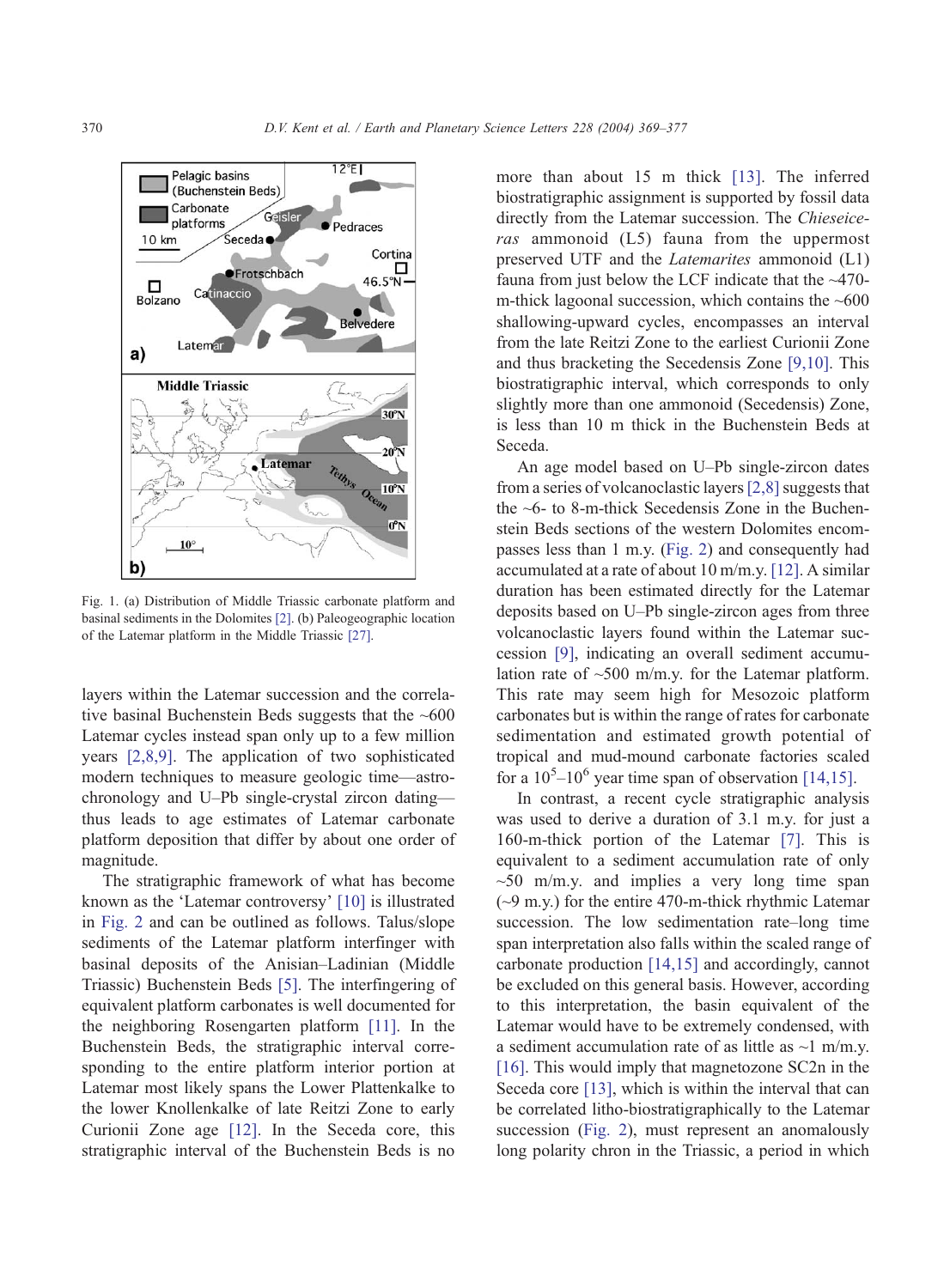<span id="page-2-0"></span>

Fig. 2. Magneto-biostratigraphic correlation of the ~470-m-thick Latemar succession (thickness scale and subdivision after Ref. [\[10\]](#page-7-0)) comprising ~600 shallowing-upward cycles [\[6\]](#page-7-0) to the basinal Buchenstein Beds sediments at Seceda [\[13\]](#page-7-0). "CDL series" is the stratigraphic interval of the Cimon del Latemar section analyzed by Preto et al. [\[7\]](#page-7-0). Circles on sampling profile are levels that gave acceptable paleomagnetic results for magnetic polarity stratigraphy (solid/open bar, normal/reverse polarity) whereas triangles are samples rejected due to anomalously high magnetizations attributed to lightning strikes. For basin stratigraphy, column labeled (1) shows ammonoid zones, column (2) shows current candidates for Anisian– Ladinian boundary, m-scale explained in Ref. [\[13\]](#page-7-0).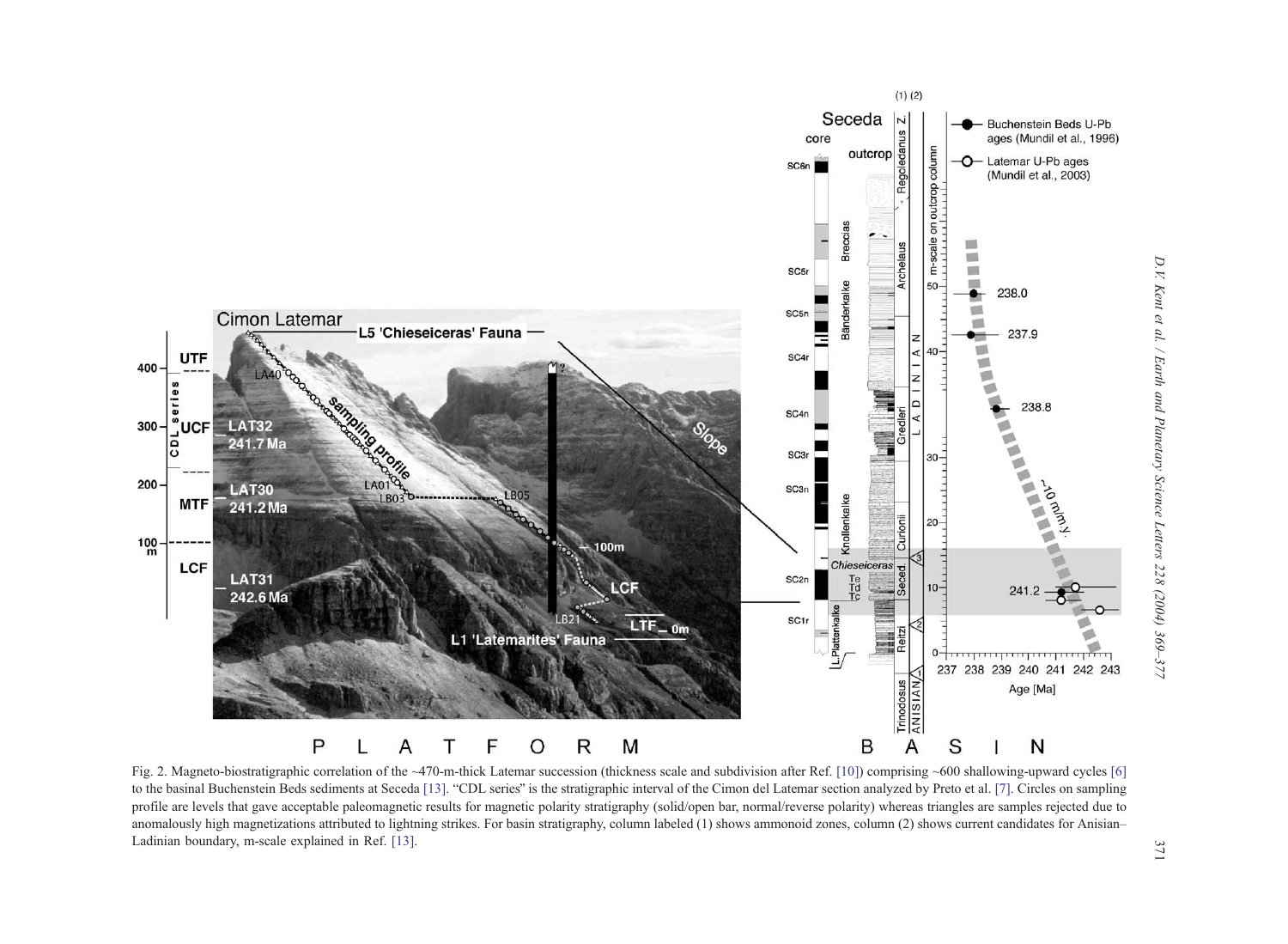<span id="page-3-0"></span>polarity interval lengths average only about 0.5 m.y. (e.g., see compilation in [\[17\]\)](#page-8-0).

We present magnetostratigraphic data from the Latemar lagoonal succession to test the association of the Secedensis Zone with a normal polarity interval (Chron SC2n) that is observed in the Buchenstein Beds [\[13\]](#page-7-0) and to evaluate the polarity data in terms of other records of geomagnetic reversal frequency for the Triassic. We show that the magnetic polarity data are inconsistent with a long duration of the Latemar succession and offer an alternative interpretation of the Latemar cyclic stratigraphy in terms of Milankovitch and millennial-scale sea-level variations.

## 2. Paleomagnetic data

We collected 73 oriented samples with a portable rock-drill that were distributed from the base of the LCF to the top of Cimon Latemar in the UTF ([Fig. 2\)](#page-2-0). The samples have a low, carbonate-dominated diamagnetic susceptibility but according to isothermal remanent magnetization (IRM) experiments [\[18\]](#page-8-0) on representative samples, contain a small ferrimagnetic fraction dominated by a moderate-coercivity,  $\sim$ 570 °C maximum unblocking temperature phase attributable to magnetite. Progressive thermal demagnetization of the natural remanent magnetization (NRM) reveals two types of component structure in different samples. The NRMs of about a half of the samples have intensities  $0.1 \times 10^{-6}$  Am<sup>2</sup>/kg and usually consist of an initial component that is removed by around  $300\degree\text{C}$  that generally conforms to a present-day field viscous overprint, followed by a stable component that converges to the origin by around  $500\degree\text{C}$  with a direction systematically oriented northwest and down (e.g., Fig. 3a, sample LA16). The other samples, which

Fig. 3. (a) Representative thermal demagnetization data of a sample (left) with NRM intensity  $\le 0.1 \times 10^{-6}$  Am<sup>2</sup>/kg and stable component directions systematically yielding normal polarity VGP latitudes, and a sample (right) with NRM intensity  $> 0.1 \times 10^{-6}$  Am<sup>2</sup>/kg and stable component directions yielding nonsystematic, lighting-contaminated VGP latitudes. (b) VGP latitude versus NRM intensity showing that samples with NRM  $> 0.1 \times 10^{-6}$  Am<sup>2</sup>/kg tend to have scattered VGP latitudes attributable to effects of lightning. (c) VGP latitude versus stratigraphic sample level of lightning-free  $(\bullet)$  and lightingcontaminated stable magnetization components  $(O)$ .

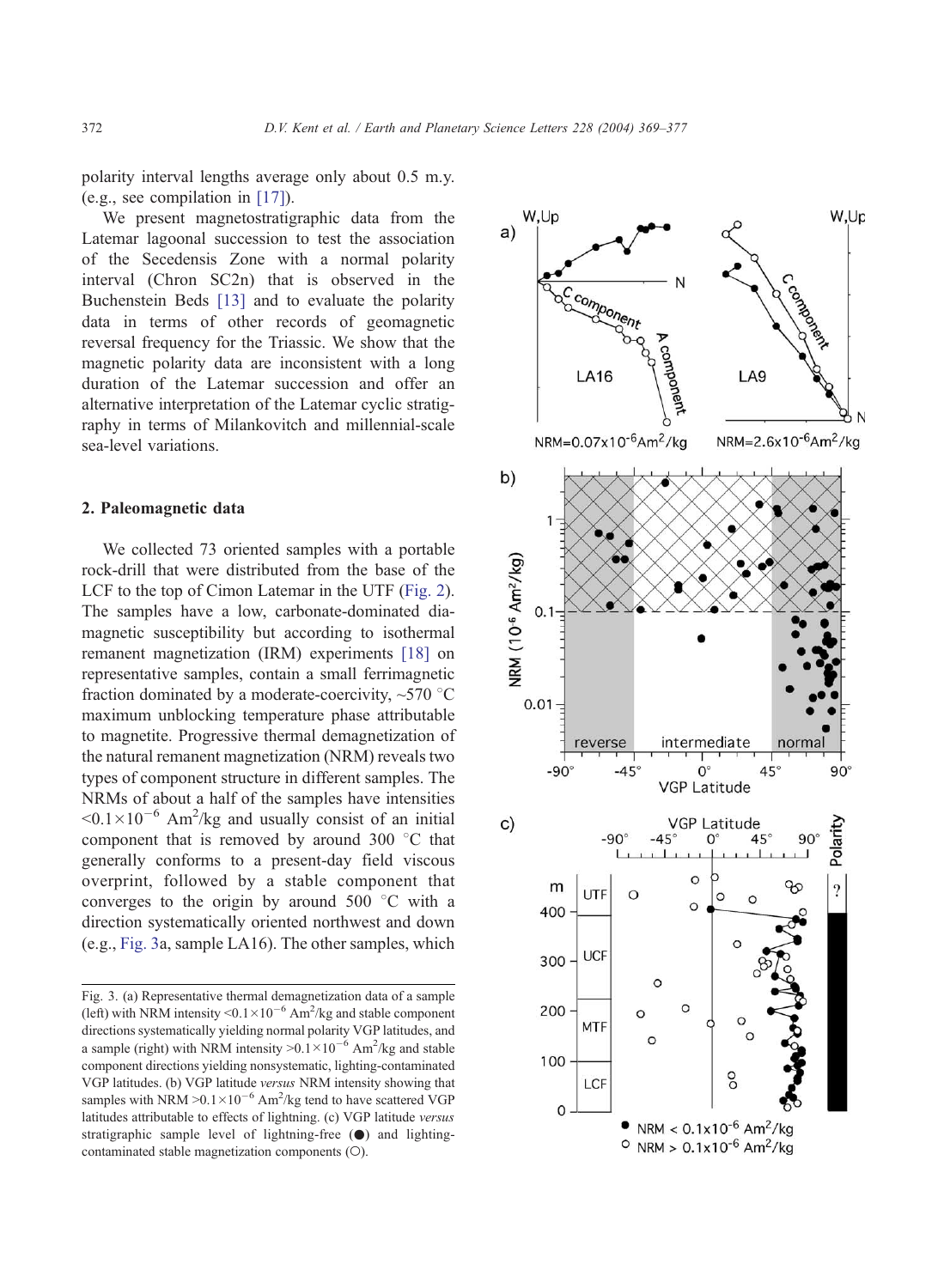are characterized by anomalously high NRM intensities ( $>0.1 \times 10^{-6}$  Am<sup>2</sup>/kg), are less frequently associated with a present-day field component and are often dominated by stable univectorial magnetizations that have no systematic orientation from sample to sample (e.g., [Fig. 3a](#page-3-0), sample LA9). In some samples in both groups, particularly those with the high NRM intensity, there may also be an initial component that is erratic in orientation rather than along the present-day field direction.

The erratic and strong magnetization components of NRM were most probably induced by high magnetic fields associated with modern lightning strikes, which are likely to have occurred on the exposed southern slope of Cimon Latemar where we unavoidably had to sample. IRM acquisitions (2.5 T) on a subset of sample chips show that samples with high NRM intensities are invariably associated with high NRM/IRM ratios  $(>0.02)$ , consistent with lightning-induced magnetizations rather than simply higher magnetic mineral concentrations being responsible for the anomalously high NRM intensities. A strong, univectorial NRM would be attributed to the most recent and proximal lightning strike that completely remagnetized the sample whereas the occasional presence of an additional erratic initial component direction might be due to variable resetting by lightning on more than one occasion. Erratic initial component directions that are also occasionally present in the more weakly magnetized samples are presumed to represent only partial resetting of the NRM by lightning and allow the recovery of the characteristic component.

Bearing this in mind, stable (high unblocking temperature) directions were chosen from Zijderveld orthogonal projections and estimated using standard least-squares line fitting; 70 samples provided acceptably well-defined stable directions. The corresponding virtual geomagnetic pole (VGP) and its latitude with respect to the mean Middle Triassic reference pole for Adria [\[19\]](#page-8-0) were then calculated for each sample stable direction for analysis. Many of the sample VGP latitudes fall near the north paleopole, signifying normal polarity, a few fall closer to the south paleopole and an appreciable number have intermediate values more than  $45^\circ$  from either end of the paleopole axis ([Fig. 3b](#page-3-0)). However, the vast majority of the southerly and intermediate VGP latitudes correspond to those samples with anomalously high NRM intensity, which we attribute to effects of lightning.

To minimize lightning-induced spurious components from the sample population, we restricted our analysis to samples with lower NRM intensities, choosing  $0.1 \times 10^{-6}$  Am<sup>2</sup>/kg as a reasonable cutoff. The 33 samples satisfying this criterion provide a much clearer stratigraphic distribution of VGP latitudes, indicating that most of the Latemar succession has normal polarity with a suggestion of reverse polarity in the uppermost UCF ([Fig 3c](#page-3-0)). The filtered mean direction (Dec=331 $^{\circ}$ , Inc=32 $^{\circ}$ , a95=7 $^{\circ}$ , k=15,  $N=33$ ) is virtually the same as the mean paleomagnetic direction (Dec=332 $^{\circ}$ , Inc=32 $^{\circ}$ , a95=4 $^{\circ}$ , k=6,  $N=211$ ) obtained on pretilt magnetizations for the Buchenstein Beds from the Seceda core [\[12,13\].](#page-7-0)

# 3. Magnetostratigraphic correlation

The paleomagnetic data indicate that most of the Latemar succession is of normal magnetic polarity with tentative evidence of reverse polarity toward the top of the section. Effects of lightning complicate the picture but we believe that they can be satisfactorily recognized and filtered from the data set. In the absence of a fold or other field test, which was not possible in these flat-lying sediments, we cannot exclude the possibility that what we regard as the original characteristic component may in fact be an overprint acquired, for example, during the emplacement of dykes related to the nearby intrusions of Predazzo–Monzoni (see geologic map by Vardabasso [\[20\]\)](#page-8-0). A U–Pb date of  $237.3 +0.4/-1.0$  Ma has been established on zircons from granites, which are among the youngest intrusive rocks at Predazzo [\[21\].](#page-8-0) However, the Latemar is not in direct contact with the main thermal aureole of the Predazzo intrusions and we avoided sampling in the proximity of the dikes that occur in the Latemar. Our sampling profile, with the possible exception of its lowermost part, was also well outside the area thought to be affected by dolomitizing hydrothermal fluids [\[22\].](#page-8-0) We therefore regard the magnetostratigraphic signature of the Latemar as representing the polarity of the paleomagnetic field during deposition.

The predominant normal polarity of the Latemar is consistent with deposition during Chron SC2n that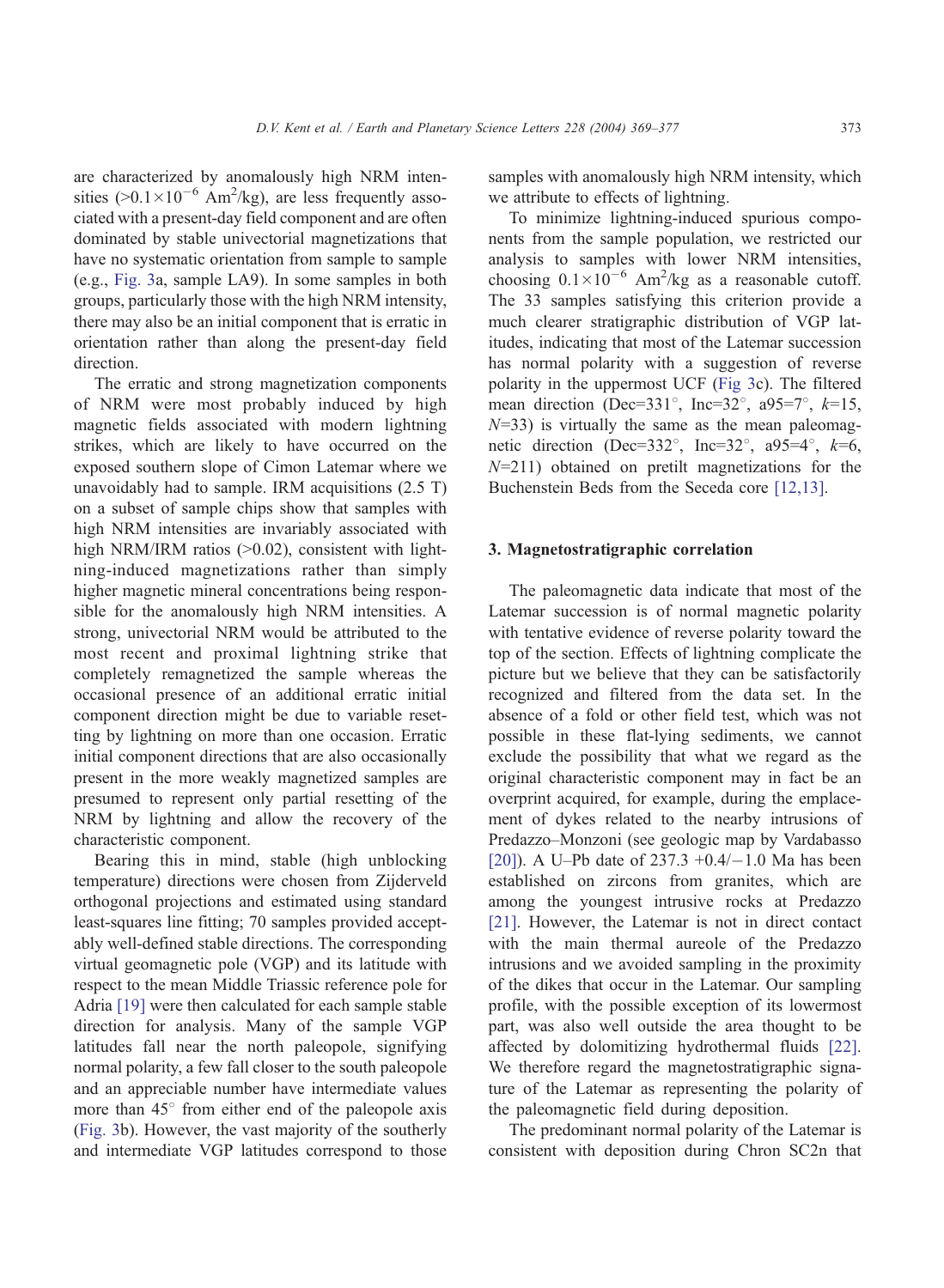<span id="page-5-0"></span>closely coincides with the Secedensis Zone and the interval of lithostratigraphic correlation with the Latemar in the Buchenstein Beds ([Fig. 2\)](#page-2-0). The following observations can be used to place broad but independent constraints on the maximum duration of this interval: (1) The entire Middle Triassic (Anisian and Ladinian) is no more than about 14 m.y. long [\[23\]](#page-8-0) and may be considerably shorter, e.g., [\[24\].](#page-8-0) (2) No significant normal polarity bias or anomalously low reversal frequency has been documented for the Middle Triassic in global paleomagnetic compilations [\[17,25,26\].](#page-8-0) (3) Detailed magnetostratigraphic results from sections in Greece, Austria, Bulgaria, and Albania show that the Middle Triassic in fact includes at least 25 polarity intervals (see [\[27\],](#page-8-0) and references therein). (4) In stratigraphic records in different sedimentary environments but with biostratigraphic constraints on intervals corresponding to the Secedensis Zone (e.g., Epidaurus/Greece: [\[28\],](#page-8-0) and confirmed by our own observations; Humbolt Range/Nevada: [\[29\],](#page-8-0) and personal communication from H. Bucher), there is no evidence for anomalously long equivalents of the Secedensis Zone.

We conclude that Chron SC2n and the Secedensis Zone, which occupy only a small fraction of the Middle Triassic, cannot be anywhere near as long as 9–12 m.y. implied by the cycle stratigraphic analyses of the Latemar by Hinnov et al. [[6,7\]](#page-7-0). In fact, a duration about an order of magnitude less  $(\sim 1 \text{ m.y.})$  for Chron SC2n and the Secedensis Zone that derives from a straightforward interpretation of the U–Pb age model for Buchenstein deposition is compatible with all the other age constraints with the notable exception of the cycle stratigraphic analyses of the Latemar [\[6,7\]](#page-7-0) that relate the meter-scale bedding to Milankovitch precession forcing.

### 4. Reconsideration of Latemar cyclicity

For 160 m of the Latemar UCF interval (CDL series, [Fig. 2\)](#page-2-0), Preto et al. [\[7\]](#page-7-0) recognized four lithofacies (caliches/soils, supratidal flat, restricted subtidal lagoon, open subtidal lagoon) and ranked them according to relative water depth. A frequency power spectrum of the depth-rank CDL series with respect to meters of section, that is, with no tuning and assuming that to first-order stratigraphic thickness is a linear proxy of time, was shown by Preto et al. [\[7\]](#page-7-0) (Part 2 of supplemental information, GSA Data Repository) and is reproduced in Fig. 4. Preto et al. [\[7\]](#page-7-0) assigned to precession (a phase with an assumed period of 21.7 k.y.) a small, hardly distinguishable peak within a broad band of weak spectral power at around the average observed Latemar bedding thickness of ~0.87 m (labeled as P1 in Fig. 4) and tuned the depth-rank series accordingly to derive an apparent age spectrum. This implies an average sediment accumulation rate of about 45 m/m.y. However, the most prominent spectral peak in the untuned frequency analysis is centered within error resolution at  $\sim$ 10 m (0.1 cycles/m, labeled B in Fig. 4). Interestingly, Egenhoff et al. [\[5\]](#page-7-0) describe discrete tepee horizons just below the LCF and exposure horizons in the MTF and UTF, which bracket the CDL series ([Fig. 2\)](#page-2-0), as occurring about every 10 m, suggesting that variation at about this wavelength is an important feature of the cyclicity over much of the section. According to Preto et al. [\[7\],](#page-7-0) this spectral peak would correspond to a transient component with an apparent periodicity of 200 k.y., which is not an obvious feature of Milankovitch theory. According to us, this shortest prominent spectral component more likely



Fig. 4. A Blackman–Tukey power spectrum of the depth-rank CDL series (see [Fig. 2](#page-2-0) for stratigraphic range) with respect to meters of section (i.e., with no tuning and assuming that stratigraphic thickness is a linear first-order proxy of time) from data and recipe in Preto et al. [\[7\]](#page-7-0) (Part 2 of supplemental information, GSA Data Repository) and which closely matches a multitaper power spectrum of the same data shown by Preto et al. [\[7\].](#page-7-0) A small peak, labeled P1, was assigned to precession by Preto et al. [\[7\].](#page-7-0) We suggest that the most prominent spectral peak (labeled B) is more compatible with precession (and spectral peak A with short eccentricity) based on our evaluation of the overall chronostratigraphic constraints; this would place P1 within the millennial band of variations.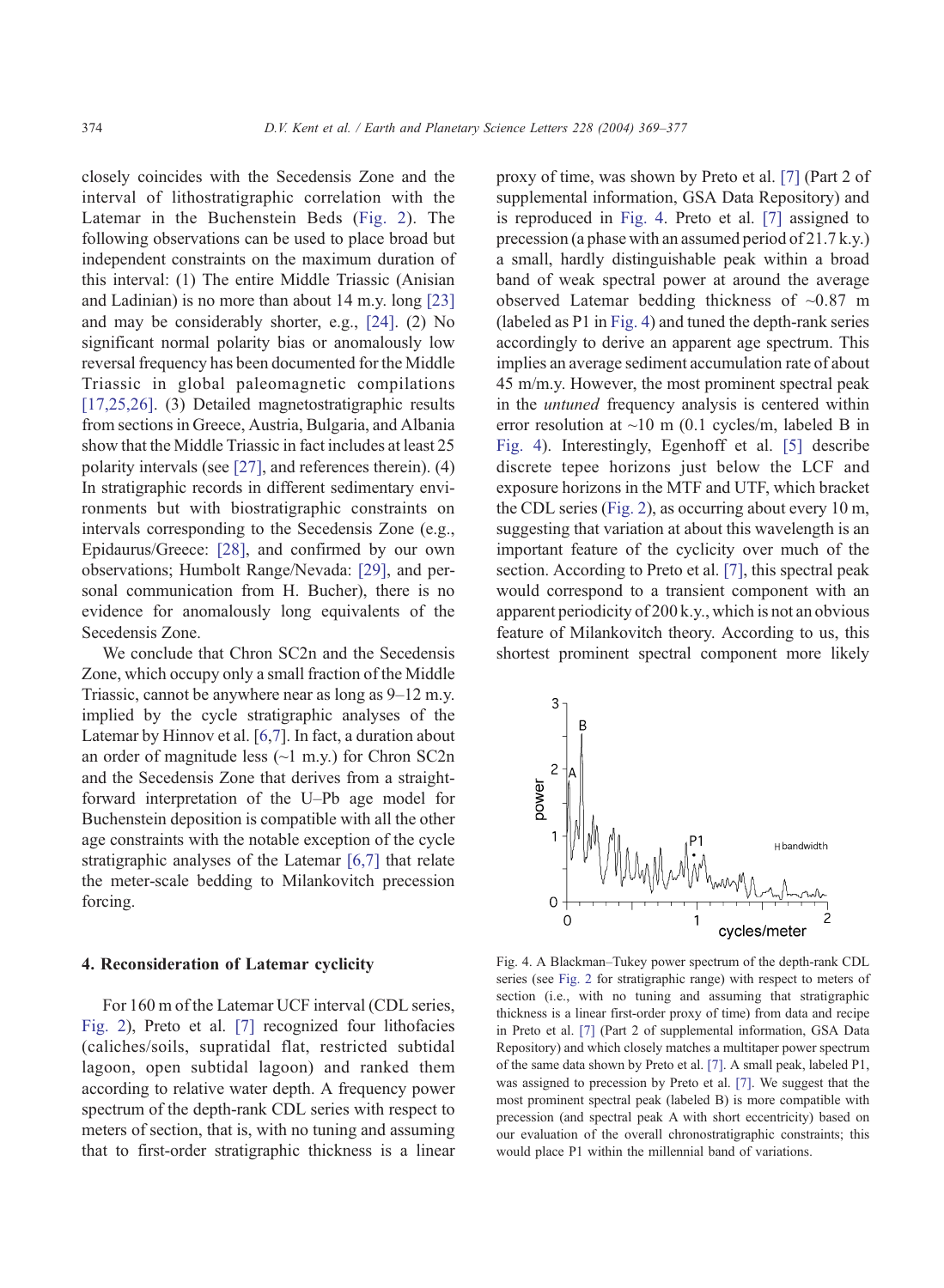represents the shortest (precessional) Milankovitch cycle. This would imply an average sediment accumulation rate of  $\sim$ 500 m/m.y., in substantial agreement with the U–Pb zircon dates and litho-, bio-, and magnetostratigraphic correlations described above.

The second most prominent peak in the untuned spectrum, centered within error resolution at ~50 m (0.02 cycles/m, labeled A in [Fig. 4\)](#page-5-0), may thus correspond to the expected but in this case poorly resolved short (~100 k.y.) eccentricity cycle. In support of this interpretation, the line spectrogram for the UCF series in [\[7\]](#page-7-0) (Part 2 of supplemental information, GSA Data Repository) shows evidence of modulation of the 0.1 cycle/m component at a  $\sim$ 50-m wavelength, with increases in harmonic amplitudes at around 40, 90, and 150 m in the CDL section. More speculatively, the previously unexplained larger-scale subdivision of the Latemar into alternating cyclic and tepee facies, which also seems to be reflected in broad changes in bedding thickness (Fig. 5 in [\[10\]\)](#page-7-0), may be related to the long (~400 k.y.) eccentricity cycle, which would imply a total duration of ~800 k.y. for the LCF–MTF–UCF– UTF Latemar cyclic succession.

An immediate consequence of our interpretation is that the visually obvious meter-scale bedding in the Latemar does not reflect precessional forcing but instead must lie in the sub-Milankovitch (millennial) band of variation, as previously suggested by Brack et al. [\[2\]](#page-7-0). Zühlke et al. [\[10\]](#page-7-0) reached a similar conclusion more recently, using new bedding thickness data for the entire cyclic succession. They suggested that the basic shallowing-upward bedding in the Latemar represents cyclicity with an average period of 4.2 k.y. by assuming there was a 4–5:1 bundling with precession while staying within the analytical error limits of the available U–Pb dating of volcanoclastic layers in the Latemar [\[9\].](#page-7-0) In our age model, the average bedding thickness of 0.87 m [\[7\]](#page-7-0) would correspond to only  $\sim$ 1.7 k.y., which is closer to the average of about 2.2 k.y. per bed based on the mean U–Pb dates [\[9,10\]](#page-7-0) with no assumption about any bundling relationship. In fact, it is difficult to show that the meter-scale bedding is actually metronomic, although bedding thickness was the funda-mental unit for analysis by Zühlke et al. [\[10\]](#page-7-0) whereas the depth-rank series analyzed by Preto et al. [\[7\]](#page-7-0) included on average less than 3 depth-rank estimates per meter (472 points for 160 m of section), which is inadequate to establish periodicity with any degree of confidence at the meter scale. A further limitation at this level of resolution is that the exposure surfaces within the supratidal lithofacies defined by Preto et al. [\[7\]](#page-7-0) and that often define the meter-scale bedding represent unknown and perhaps variable amounts of unrecorded time [\[4\].](#page-7-0)

#### 5. Discussion

The weak and poorly defined frequency spectral character of the meter-scale bedding variations might suggest that autocyclic processes governed the finescale growth of the carbonate platform. However, Egenhoff et al. [\[5\]](#page-7-0) observed platform-wide subaerial exposure horizons and the involvement of subtidal facies in the tepee structures, which they argued indicate an allocyclic origin of the small-scale cycles. Various mechanisms have been proposed to account for the occurrence of cyclic sea-level oscillations in the apparent absence of continental ice sheets in the Triassic, including thermal expansion and contraction of the ocean water column or variable water storage in ground water and lakes (see discussion in [\[7\]\)](#page-7-0). One or a combination of these (and other) mechanisms remain open to explain periodicities at Milankovitch time scales in the Latemar, whether they occur down to the meter-scale bedding rhythmicity, as most recently proposed by Preto et al. [\[7\],](#page-7-0) or only down to the 10 m scale as we suggest.

Our estimated mean bedding duration of  $\sim$ 1.7 k.y. falls at an interesting timing within the orbital gap between annual and Milankovitch climate forcing. Sub-Milankovitch forcing of similar periodicity but of uncertain origin has been documented elsewhere and could conceivably contribute to the meter-scale cyclicity of the Latemar. In particular, climatic variations at regular intervals of about 1.5 k.y. occurred in the Late Pleistocene and Holocene and are thought to somehow be related to solar fluctuations [\[30\].](#page-8-0) An intriguing alternative mechanism that could potentially produce sea-level changes more directly is nonlinear interactions giving rise to low-frequency tidal forcing, which has been estimated to extend into the millennial  $(1.5-$ 1.8 k.y.) waveband and shown that it can have sedimentary expressions [\[31–33\].](#page-8-0) The Latemar carbonate bank buildup, which is characterized by subtidal to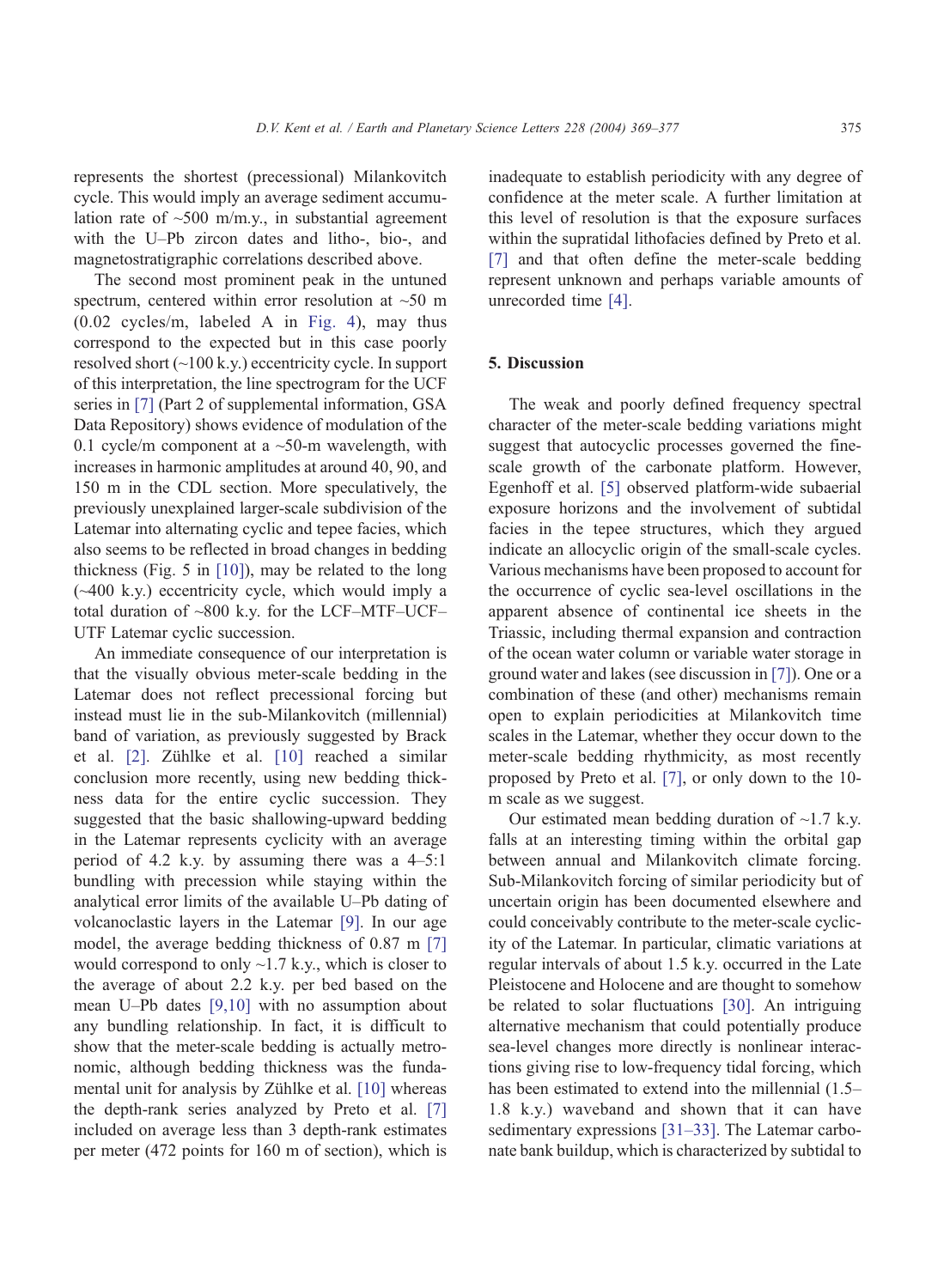<span id="page-7-0"></span>peri- and supratidal deposits, would seem to be especially prone to biases in sedimentation resulting from processes like variable exposure and ocean water mixing that might be induced by long-term tidal amplitude variations. Indeed, variations in tide-generation at millennial time scales [\[31–33\],](#page-8-0) in concert with tidal amplitude variations expected from Milankovitch astronomical forcing [\[34\],](#page-8-0) could conceivably account for much of the overall cyclic depositional pattern of the Latemar platform.

We are not aware of any other Mesozoic platform carbonate setting that is comparably well constrained over a similar short time interval as the Latemar. Nevertheless, we would point out that the high sediment accumulation rate–short duration for the Latemar that is a consequence of our preferred age model does not conflict with the estimated growth potential of tropical carbonate factories [\[14\].](#page-8-0) Subsidence as indicated by South Alpine carbonate platforms was not uniform on a regional scale and consequently has a strong and locally variable tectonic component. In the Dolomites, this is evident from comparison of the thickness of coeval platform intervals; for example, net subsidence was higher by about 50% at Cernera when compared with Latemar [12]. Given such an active geodynamic setting, regular subsidence over a very long time span  $(\sim 10 \text{ m} \cdot \text{y})$  that is implicit in the standard cycle stratigraphic interpretations of the Latemar [4,6,7] seems less plausible than the higher but much more temporally confined subsidence rates resulting from age models for the Latemar, including ours, that adhere more closely to the U–Pb dating [2,8–10]. We hesitate to make broad generalizations about the nature of cyclicity in other carbonate platforms, such as the classic Lofer cycles of the Upper Triassic Dachstein platform [\[35–37\],](#page-8-0) in the general absence of independent age constraints that are essential to test Milankovitch or other periodicities that may be assumed or inferred from cycle stratigraphic analyses.

#### Acknowledgements

We thank L. Lanci for contributing insights into frequency analysis of the Latemar cyclic sequence, J. Sedlacek and F. Maurer for assistance in the fieldwork, and F. Hilgen and L. Hinnov for constructive critical comments on the manuscript. Lamont-Doherty Earth Observatory contribution #6672.

# References

- [1] M. Gaetani, E. Fois, F. Jadoul, A. Nicora, Nature and evolution of the Middle Triassic carbonate buildups in the Dolomites (Italy), Mar. Geol. 44 (1981) 25 – 57.
- [2] P. Brack, R. Mundil, F. Oberli, M. Meier, H. Rieber, Biostratigraphic and radiometric age data question the Milankovitch characteristics of the Latemar cycles (Southern Alps, Italy), Geology 24 (1996) 371 – 375.
- [3] J.E.T. Channell, F. Horvath, The African/Adriatic promontory as a palaeogeographical premise for Alpine orogeny and plate movements in the Carpatho–Balkan region, Tectonophysics 35  $(1976)$  71 – 101.
- [4] R.K. Goldhammer, P.A. Dunn, L.A. Hardie, High frequency glacio–eustatic sealevel oscillations with Milankovitch characteristics recorded in Middle Triassic platform carbonates in northern Italy, Am. J. Sci. 287 (1987) 853 – 892.
- [5] S.O. Egenhoff, A. Peterhänsel, T. Bechstädt, R. Zühlke, J. Grötsch, Facies architecture of an isolated carbonate platform: tracing the cycles of the Latemar (Middle Triassic, northern Italy), Sedimentology 46 (1999) 893 – 912.
- [6] L.A. Hinnov, R.K. Goldhammer, Spectral analysis of the Middle Triassic latemar limestone, J. Sedimen. Petrol. 61 (1991) 1173 – 1193.
- [7] N. Preto, L.A. Hinnov, L.A. Hardie, V. De Zanche, Middle Triassic orbital signature recorded in the shallow-marine Latemar carbonate buildup (Dolomites, Italy), Geology 29 (2001) 1123 – 1126.
- [8] R. Mundil, P. Brack, M. Meier, H. Rieber, F. Oberli, High resolution Ua<sup>Pb</sup> dating of Middle Triassic volcaniclastics: time-scale calibration and verification of tuning parameters for carbonate sedimentation, Earth. Planet. Sci. Lett. 141 (1996)  $137 - 151$
- [9] R. Mundil, R. Zühlke, T. Bechstädt, A. Peterhänsel, S.O. Egenhoff, F. Oberli, M. Meier, P. Brack, H. Rieber, Cyclicities in Triassic platform carbonates: synchronizing radio-isotopic and orbital clocks, Terra Nova  $15$  (2003)  $81-87$ .
- [10] R. Zühlke, T. Bechstädt, R. Mundil, Sub-Milankovitch and Milanovitch forcing on a model Mesozoic carbonate platform—the Latemar (Middle Triassic, Italy), Terra Nova 15  $(2003)$  69 – 80.
- [11] F. Maurer, Growth mode of Middle Triassic carbonate platforms in the Western Dolomites (Southern Alps, Italy), Sediment. Geol. 134 (2000) 275-286.
- [12] P. Brack, G. Muttoni, High-resolution magnetostratigraphic and lithostratigraphic correlations in Middle Triassic pelagic carbonates from the Dolomites (northern Italy), Palaeogeogr. Palaeoclimatol. Palaeoecol. 161 (2000) 361 – 380.
- [13] G. Muttoni, A. Nicora, P. Brack, D.V. Kent, Integrated Anisian–Ladinian boundary chronology, Palaeogeogr. Palaeoclimatol. Palaeoecol. 208 (2004) 85 – 102.